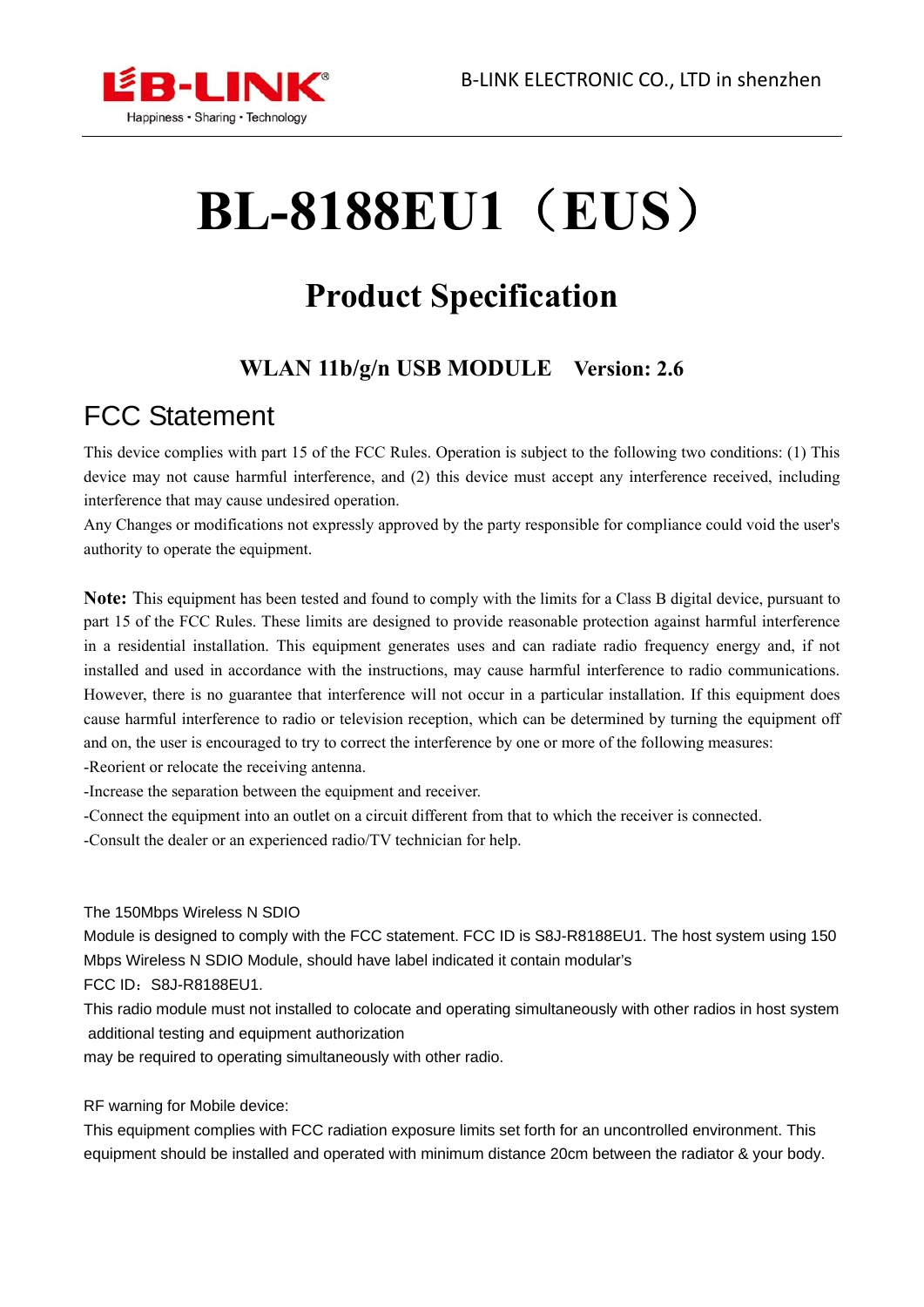

#### **Contents**

| $\mathbf{1}$            |  |
|-------------------------|--|
| $\overline{2}$          |  |
| $\mathbf{3}$            |  |
| $\overline{\mathbf{4}}$ |  |
| 5                       |  |
| 6                       |  |
| $\overline{7}$          |  |
| 8                       |  |
| 9                       |  |
| 10                      |  |
| 11                      |  |
| 12                      |  |
| 13                      |  |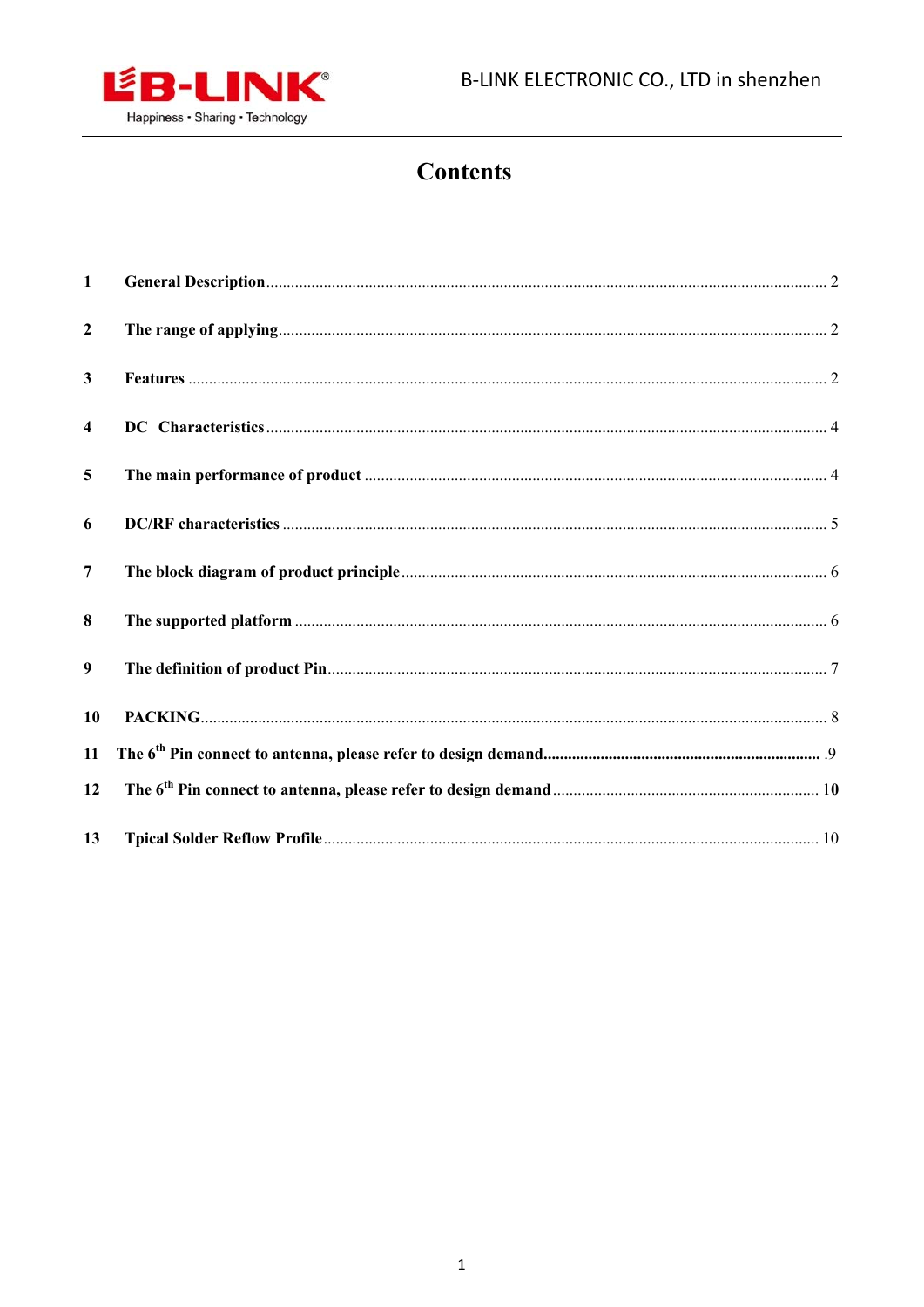

#### **1 General Description**

BL-8188EU1 product Accord with FCC CE and is 150M wireless USB adapter which has lower power consumption, high linearity output power, accords with IEEE802.11B/G/N, and supports IEEE802.11i safety protocol, along with IEEE 802.11e standard service quality. It connects with other wireless device which accorded with these standards together, supports the new data encryption on 64/128 bit WEP and safety mechanism on WPA-PSK/WPA2-PSK, WPA/WPA2.Its wireless transmitting rate rises 150M, equivalent to 10 times of common 11b product. The inner AI high gain ceramics antenna adapts different kinds of work environment. It's easy and convenient to link to wireless network for the users using desktop, laptop and other device that needs connect to wireless network.

#### **2 The range of applying**

MID, networking camera, STB GPS, E-book, Hard disk player, Network Radios, PSP, etc, the device which need be supported by wireless networking.

#### **3 Features**

| Feature              | Implementation                                                                    |  |  |
|----------------------|-----------------------------------------------------------------------------------|--|--|
| Power supply         | VCC3.3V +-0.2V 220MA                                                              |  |  |
| Clock source         | 40MHz                                                                             |  |  |
| Temperature          | Work temperature:- $20^{\circ}$ C--- $70^{\circ}$ C                               |  |  |
| range                | Storage temperature -55 $\textdegree$ C ~ +125 $\textdegree$ C                    |  |  |
| Package              | SMT 6 pins                                                                        |  |  |
| <b>WLAN</b> features |                                                                                   |  |  |
| General features     | ■CMOS MAC, Baseband PHY, and RF in a single chip for IEEE                         |  |  |
|                      | 802.11b/g/n compatible WLAN                                                       |  |  |
|                      | ■Complete 802.11n solution for 2.4GHz band                                        |  |  |
|                      | ■72.2Mbps receive PHY rate and 72.2Mbps transmit PHY rate using 20MHz             |  |  |
|                      | bandwidth                                                                         |  |  |
|                      | $\blacksquare$ 150Mbps receive PHY rate and 150Mbps transmit PHY rate using 40MHz |  |  |
|                      | bandwidth                                                                         |  |  |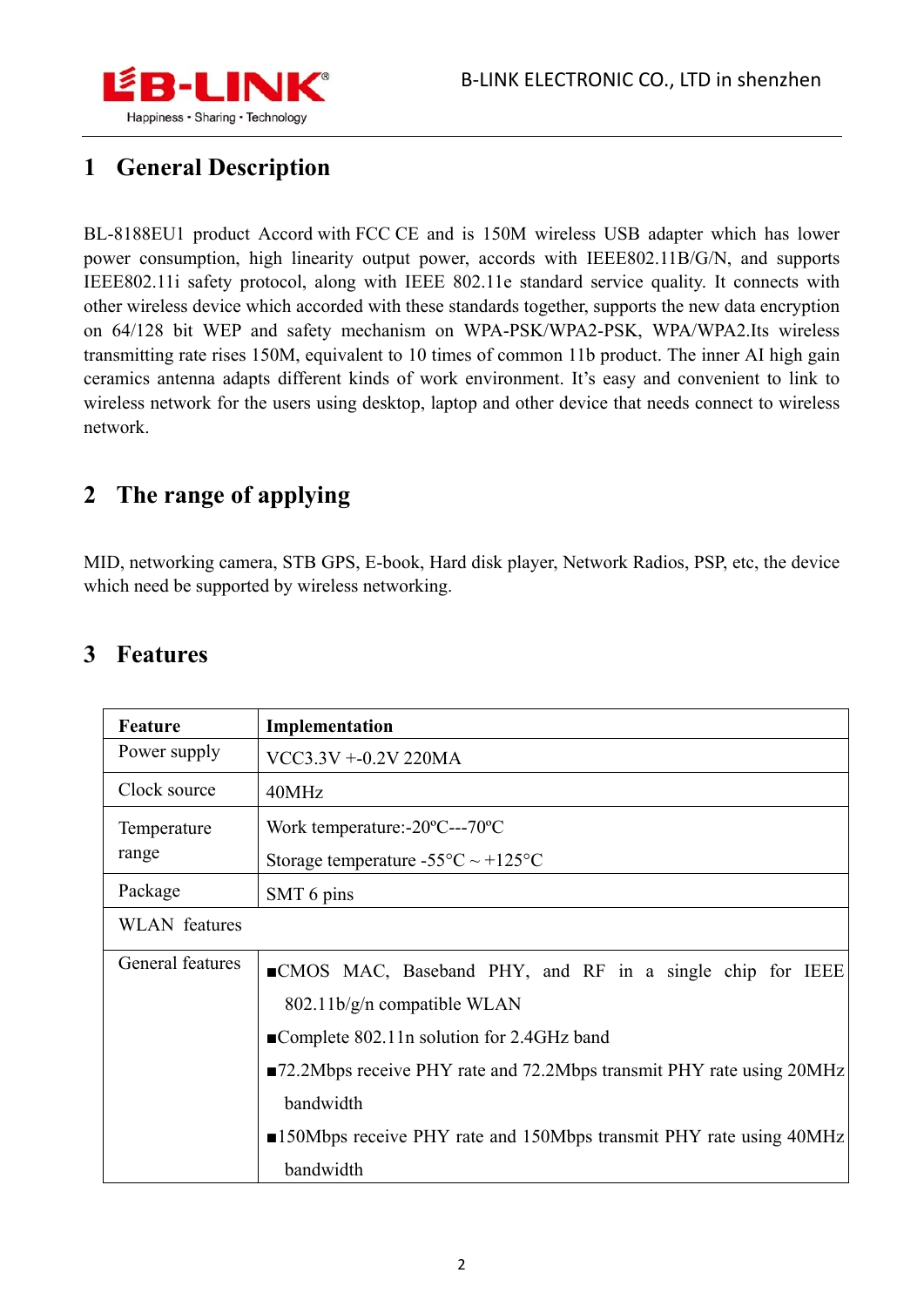$\overline{\phantom{0}}$ 



|                  | $\blacksquare$ Compatible with 802.11n specification                                                                                            |  |  |
|------------------|-------------------------------------------------------------------------------------------------------------------------------------------------|--|--|
|                  | ■Backward compatible with 802.11b/g devices while operating in 802.11n                                                                          |  |  |
|                  | mode                                                                                                                                            |  |  |
| Host Interface   | Complies with USB Specification Revision 2.0                                                                                                    |  |  |
| <b>Standards</b> | <b>ELECTED</b> 802.11b/g/n compatible WLAN                                                                                                      |  |  |
| Supported        | ELEG 802.11e QoS Enhancement (WMM)                                                                                                              |  |  |
|                  | ELEG 802.11h TPC, Spectrum Measurement                                                                                                          |  |  |
|                  | ■802.11i (WPA, WPA2). Open, shared key, and pair-wise key<br>authentication services                                                            |  |  |
| <b>WLAN MAC</b>  | Frame aggregation for increased MAC efficiency (A-MSDU, A-MPDU)                                                                                 |  |  |
| Features         | Low latency immediate High-Throughput Block Acknowledgement                                                                                     |  |  |
|                  | $(HT-BA)$                                                                                                                                       |  |  |
|                  | PHY-level spoofing to enhance legacy compatibility<br><b>Power saving mechanism</b>                                                             |  |  |
|                  | • Channel management and co-existence<br>Transmit Opportunity (TXOP) Short Inter-Frame Space (SIFS) bursting for<br>higher multimedia bandwidth |  |  |
|                  | $\P$ IEEE 802.11n OFDM                                                                                                                          |  |  |
|                  | One Transmit and one Receive path $(1T1R)$                                                                                                      |  |  |
|                  | ■20MHz and 40MHz bandwidth transmission                                                                                                         |  |  |
|                  | Short Guard Interval (400ns)                                                                                                                    |  |  |
|                  | <b>DESS</b> with DBPSK and DQPSK, CCK modulation with long and short                                                                            |  |  |
|                  | preamble                                                                                                                                        |  |  |
| <b>WLAN PHY</b>  | OFDM with BPSK, QPSK, 16QAM, and 64QAM modulation.                                                                                              |  |  |
| Features         | Convolutional Coding Rate: 1/2, 2/3, 3/4, and 5/6                                                                                               |  |  |
|                  | ■Maximum data rate 54Mbps in 802.11g and 150Mbps in 802.11n                                                                                     |  |  |
|                  | Switch diversity for DSSS/CCK<br>Hardware antenna diversity                                                                                     |  |  |
|                  | Selectable receiver FIR filters                                                                                                                 |  |  |
|                  | <b>Programmable scaling in transmitter and receiver to trade quantization</b>                                                                   |  |  |
|                  | noise against increased probability of clipping Fast                                                                                            |  |  |
|                  | receiver Automatic Gain Control (AGC)<br>■On-chip ADC and DAC                                                                                   |  |  |
|                  |                                                                                                                                                 |  |  |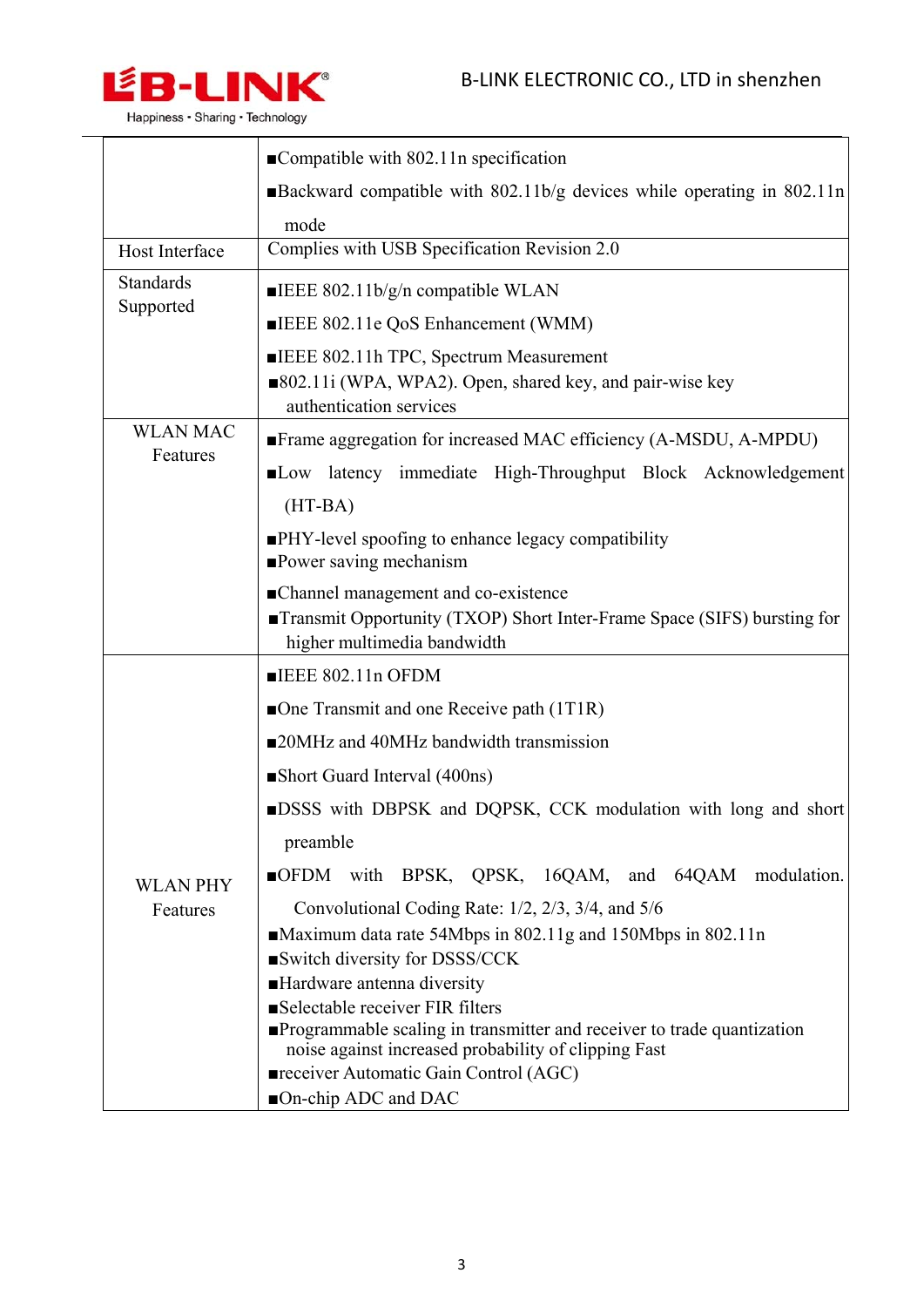

### **4 DC Characteristics**

| <b>Symbol</b>      | Parameter             | <b>Minimum</b> | <b>Typical</b>           | <b>Maximum</b> | <b>Units</b> |
|--------------------|-----------------------|----------------|--------------------------|----------------|--------------|
| VD33A,             | $3.3V$ I/O            | 3.0            | 3.3                      | 3.6            | V            |
| VD33D              | <b>Supply Voltage</b> |                |                          |                |              |
| VD12A,             | 1.2V Core             | 1.10           | 1.2                      | 1.32           | V            |
| VD <sub>12</sub> D | <b>Supply Voltage</b> |                |                          |                |              |
| VD15A,             | 1.5V Supply           | 1.425          | 1.5                      | 1.575          | V            |
| VD15D              | Voltage               |                |                          |                |              |
| IDD33              | 3.3V Rating           |                | $\overline{\phantom{0}}$ | 600            | mA           |
|                    | Current               |                |                          |                |              |

### **5 The main performance of product**

| <b>Item</b>                            | <b>Description</b>                                                                                                                                                                                                                   |  |  |
|----------------------------------------|--------------------------------------------------------------------------------------------------------------------------------------------------------------------------------------------------------------------------------------|--|--|
| The supported protocol and<br>standard | IEEE 802.11n, IEEE 802.11g, EE 802.11b                                                                                                                                                                                               |  |  |
| Interface type                         | <b>USB2.0</b>                                                                                                                                                                                                                        |  |  |
| The range of frequency                 | 2.4-2.484GHZ                                                                                                                                                                                                                         |  |  |
| The amount of working<br>Channel       | 1-11 (America, Canada) ; 1-13 (China, Europe) ; 1-14 (Japan)                                                                                                                                                                         |  |  |
| Data Modulation                        | OFDM/DBPSK/DQPSK/CCK                                                                                                                                                                                                                 |  |  |
| <b>Working Mode</b>                    | Infrastructure, Ad-Hoc                                                                                                                                                                                                               |  |  |
| The transmitting rate                  | 135/54/48/36/24/18/12/9/6 /1M (self-adapting)                                                                                                                                                                                        |  |  |
| Spread spectrum                        | <b>DSSS</b>                                                                                                                                                                                                                          |  |  |
| Sensitivity @PER                       | 54/135M:-74dBm@10%PER,<br>11M:-85dBm@8%PER<br>6M: $-88dBm(a)10%PER$ ,<br>1M: -90dBm@8%PER                                                                                                                                            |  |  |
| <b>RF</b> Power                        | 135M:15dBM,<br>54M:15dBM,<br>11M:19dBM                                                                                                                                                                                               |  |  |
| Throughput                             | 80Mbps(external 2dbi antenna ,damping 50dbm in Shielding box)                                                                                                                                                                        |  |  |
| The connect type of<br>Antenna         | Connect to the external antenna through the half hole, Connect to<br>the external antenna through the half hole, The antenna and other<br>interface get connected to the external devices by the edge half a<br>circle welding plate |  |  |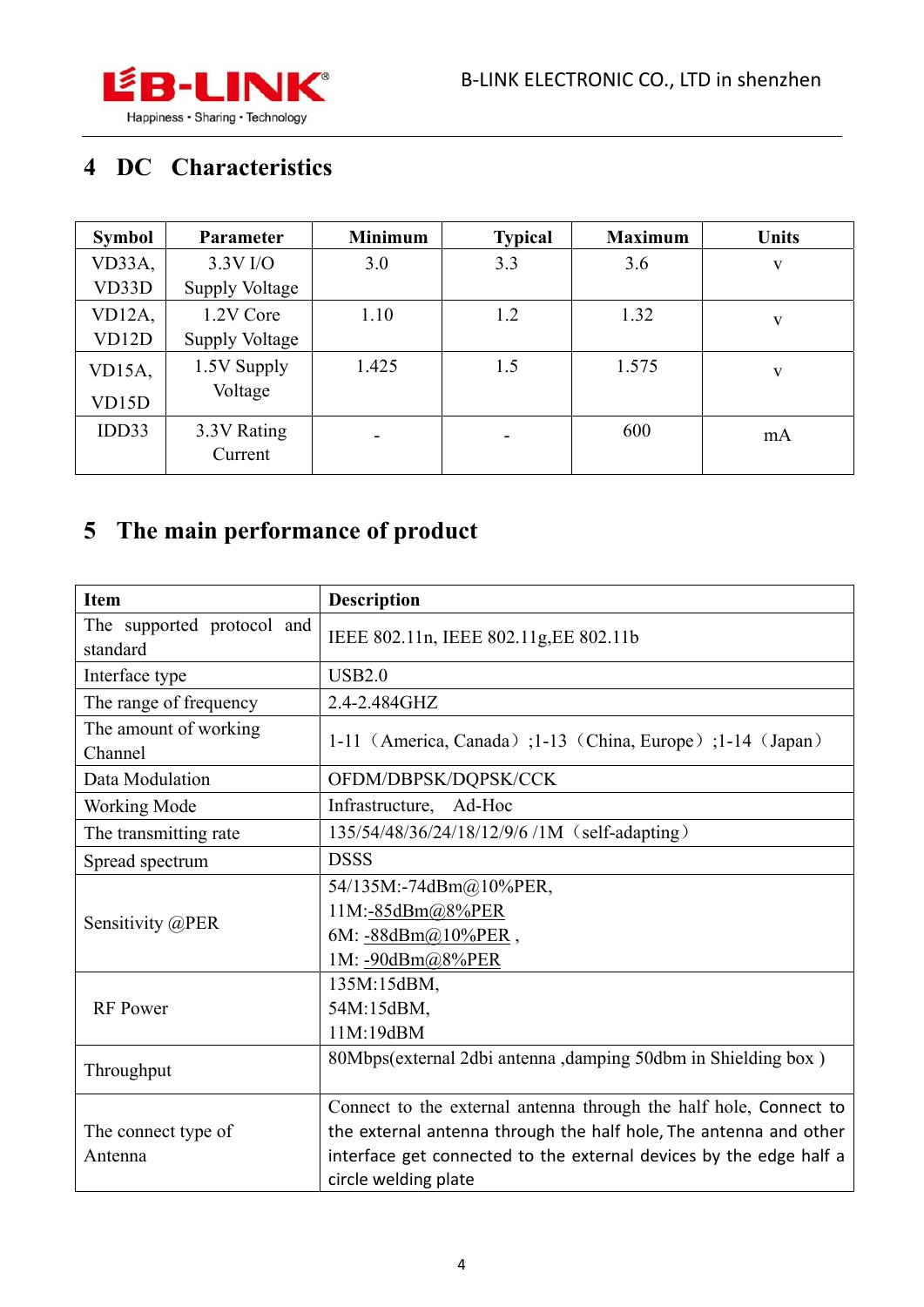

| LED indicator             | status indicator                                           |
|---------------------------|------------------------------------------------------------|
| The transmit distance     | Indoor 100M, Outdoor 300M, according the local environment |
| Working Power consumption | 68MA                                                       |
| $MENS(L*W*H)$             | 12.3MM*12.9MM*0.6MM                                        |
| The chipset model         | RTL8188EUS                                                 |

### **6 DC/RF characteristics**

| <b>Terms</b>               | <b>Contents</b>                         |      |      |           |
|----------------------------|-----------------------------------------|------|------|-----------|
| Specification: IEEE802.11b |                                         |      |      |           |
| Mode                       | DSSS / CCK                              |      |      |           |
| Frequency                  | 2412-2484MHz                            |      |      |           |
| Data rate                  | 1, 2, 5.5, 11Mbps                       |      |      |           |
| DC Characteristics         | min                                     | Typ. | max. | unit      |
| TX mode                    | 257                                     | 263  | 271  | mA        |
| Rx mode                    | 80                                      | 82   | 84   | mA        |
| Standby mode               | 140                                     | 145  | 146  | <b>uA</b> |
| Specification: IEEE802.11g |                                         |      |      |           |
| Mode                       | <b>OFDM</b>                             |      |      |           |
| Frequency                  | 2412 - 2484MHz                          |      |      |           |
| Data rate                  | 6, 9, 12, 18, 24, 36, 48, 54Mbps        |      |      |           |
| DC Characteristics         | min                                     | Typ. | max. | unit      |
| TX mode                    | 244                                     | 245  | 245  | mA        |
| Rx mode                    | 88                                      | 89   | 89   | mA        |
| Standby mode               | 143                                     | 145  | 146  | uA        |
| Specification: IEEE802.11n |                                         |      |      |           |
| Mode<br><b>OFDM</b>        |                                         |      |      |           |
| Frequency                  | 2412 - 2484MHz                          |      |      |           |
| Data rate                  | 6.5, 13, 19.5, 26, 39, 52, 58.5, 65Mbps |      |      |           |
| DC Characteristics         | min                                     | Typ. | max. | unit      |
| TX mode                    | 201                                     | 207  | 214  | mA        |
| Rx mode                    | 90                                      | 93   | 94   | mA        |
| Standby mode               | 144                                     | 145  | 146  | uA        |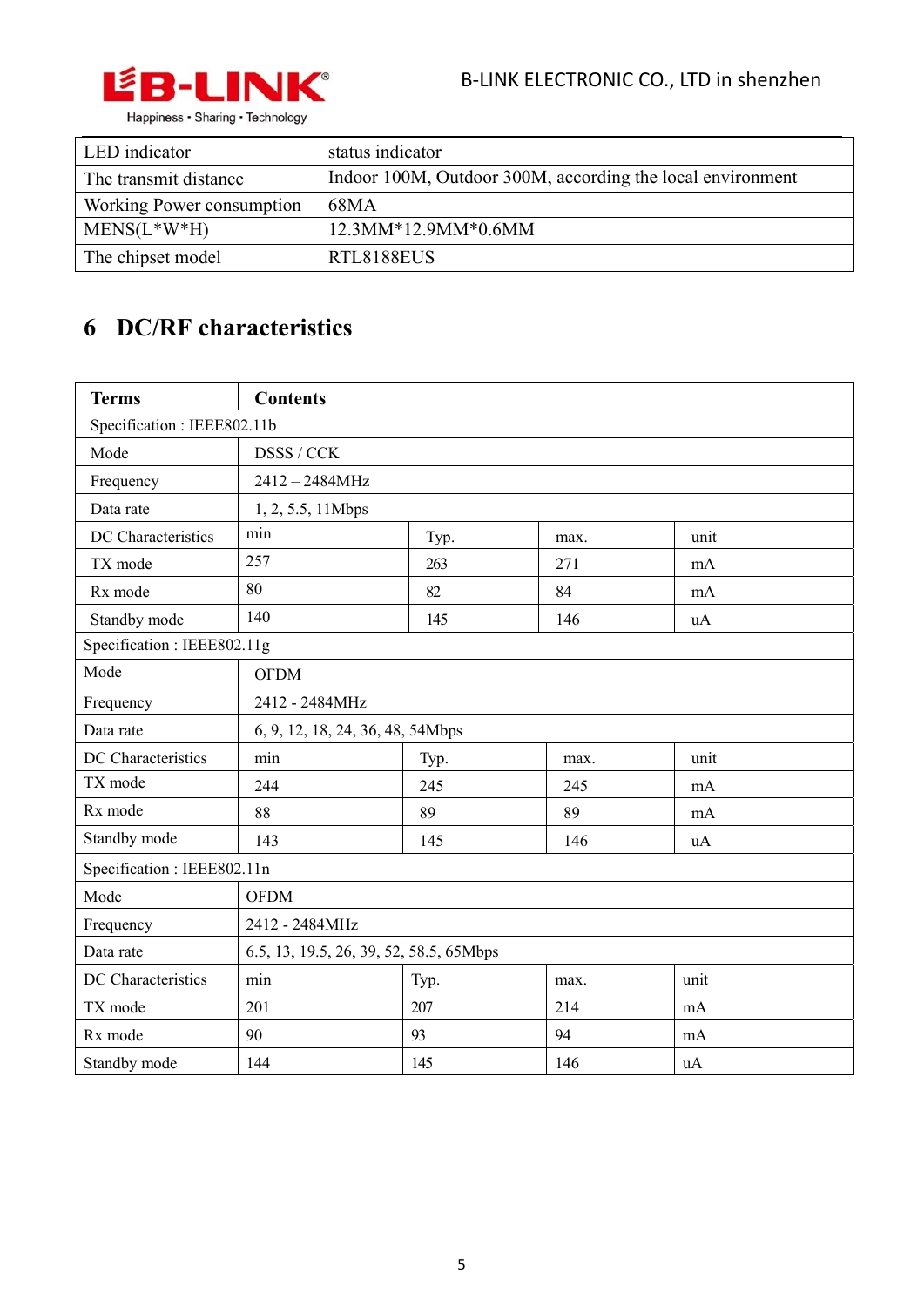

# **7 The block diagram of product principle**



#### **8 The supported platform**

| <b>Operating System</b> | <b>CPU</b> Framework | Driver |
|-------------------------|----------------------|--------|
| WIN2000/XP/VISTA/WIN7   | X86 Platform         | Enable |
| LINUX2.4/2.6            | ARM, MIPSII          | Enable |
| WINCE5.0/6.0            | ARM , MIPSII         | Enable |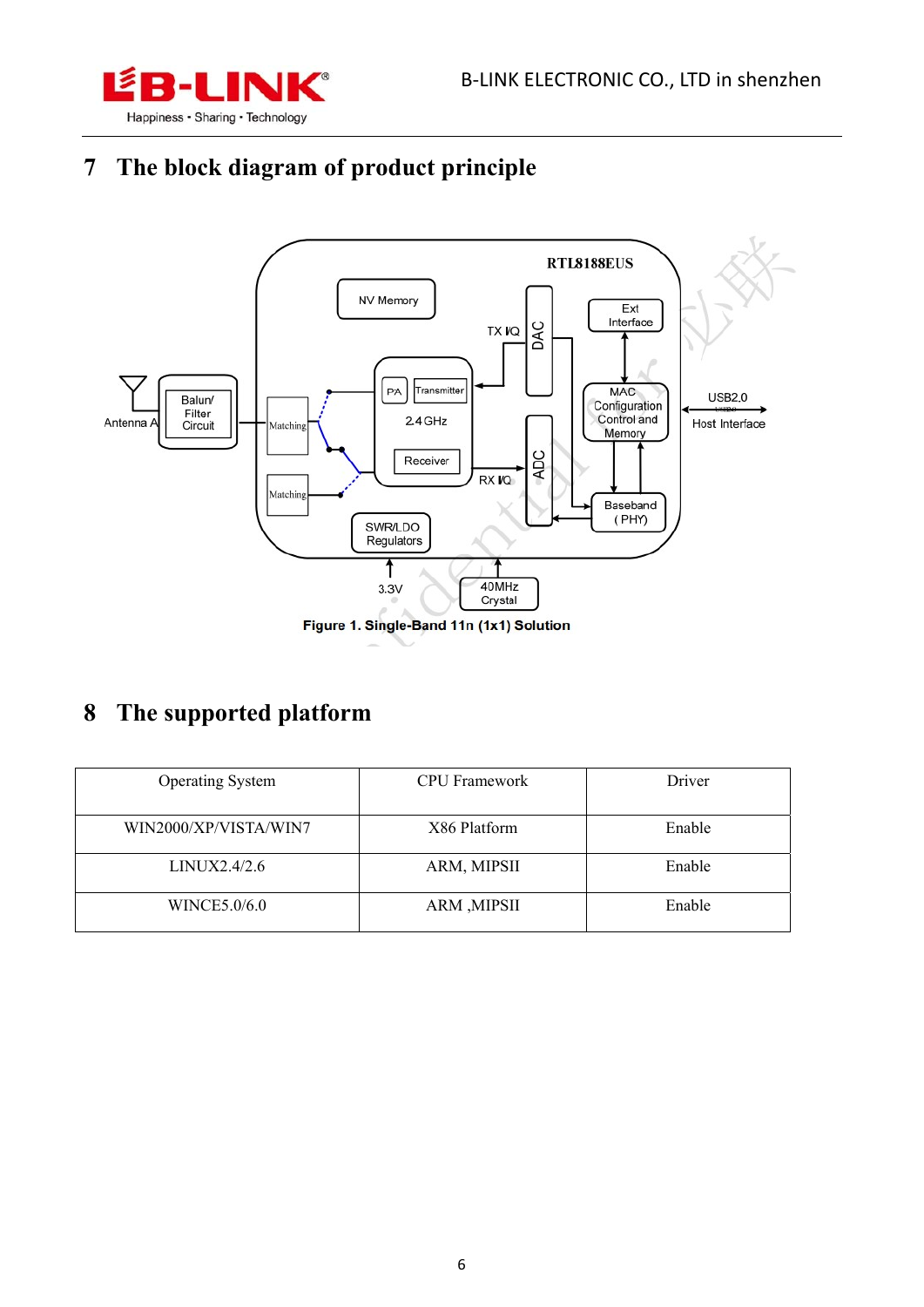

# **9 The definition of product Pin**





**Top and bottom view of BL-8188-EU1** 

| Pin No:        | <b>TYPE</b>  | Description |  |
|----------------|--------------|-------------|--|
|                | $\mathbf{P}$ | DC:3.3V     |  |
| $\overline{2}$ | I/O          | UDM-        |  |
| 3              | I/O          | $UDP+$      |  |
| $\overline{4}$ | $\mathbf{P}$ | <b>GND</b>  |  |
| 5              | $\mathbf{P}$ | <b>GND</b>  |  |
| 6              |              | <b>ANT</b>  |  |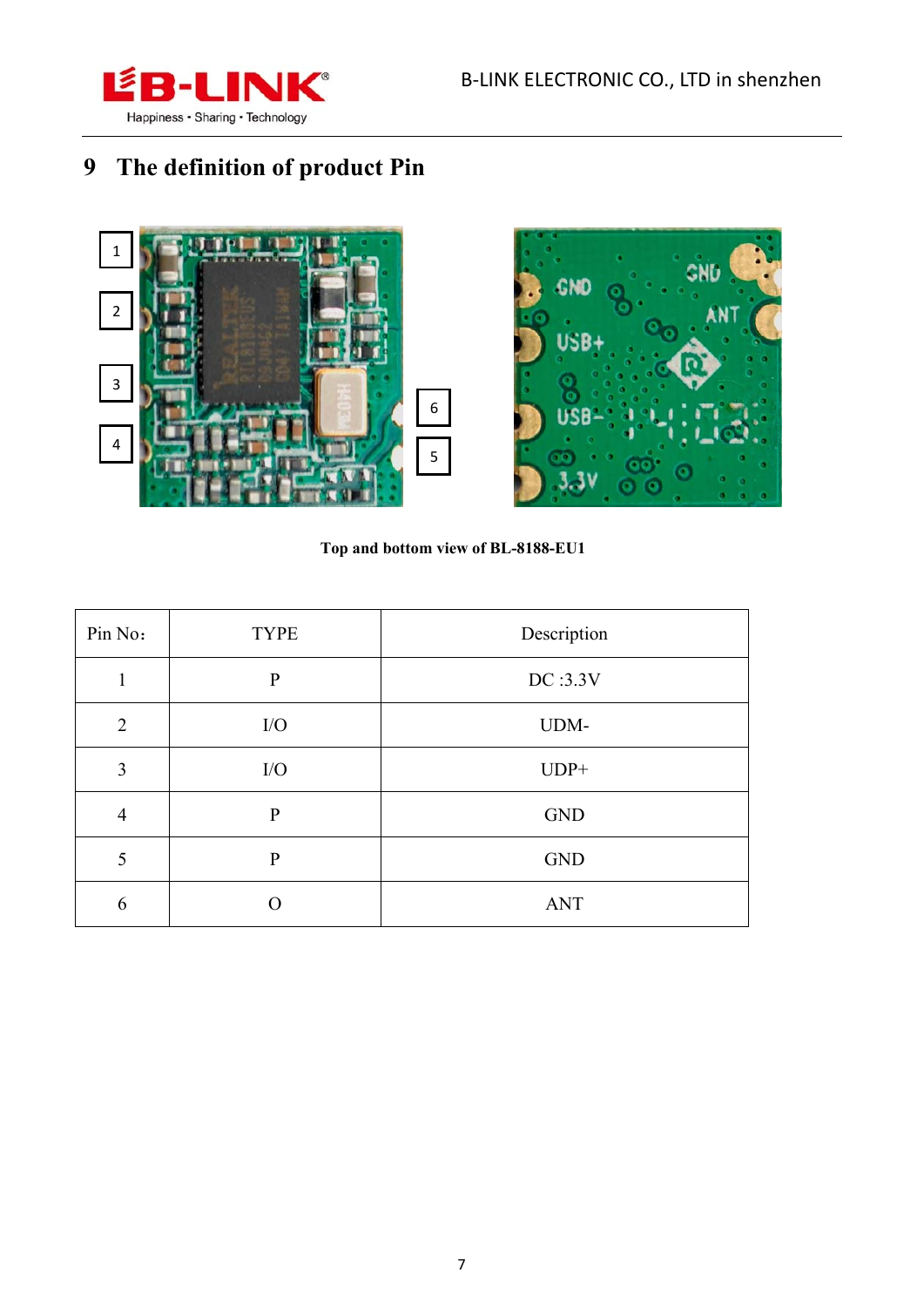

# 10 The Structure and Size of product



**BL-R8188-EU1**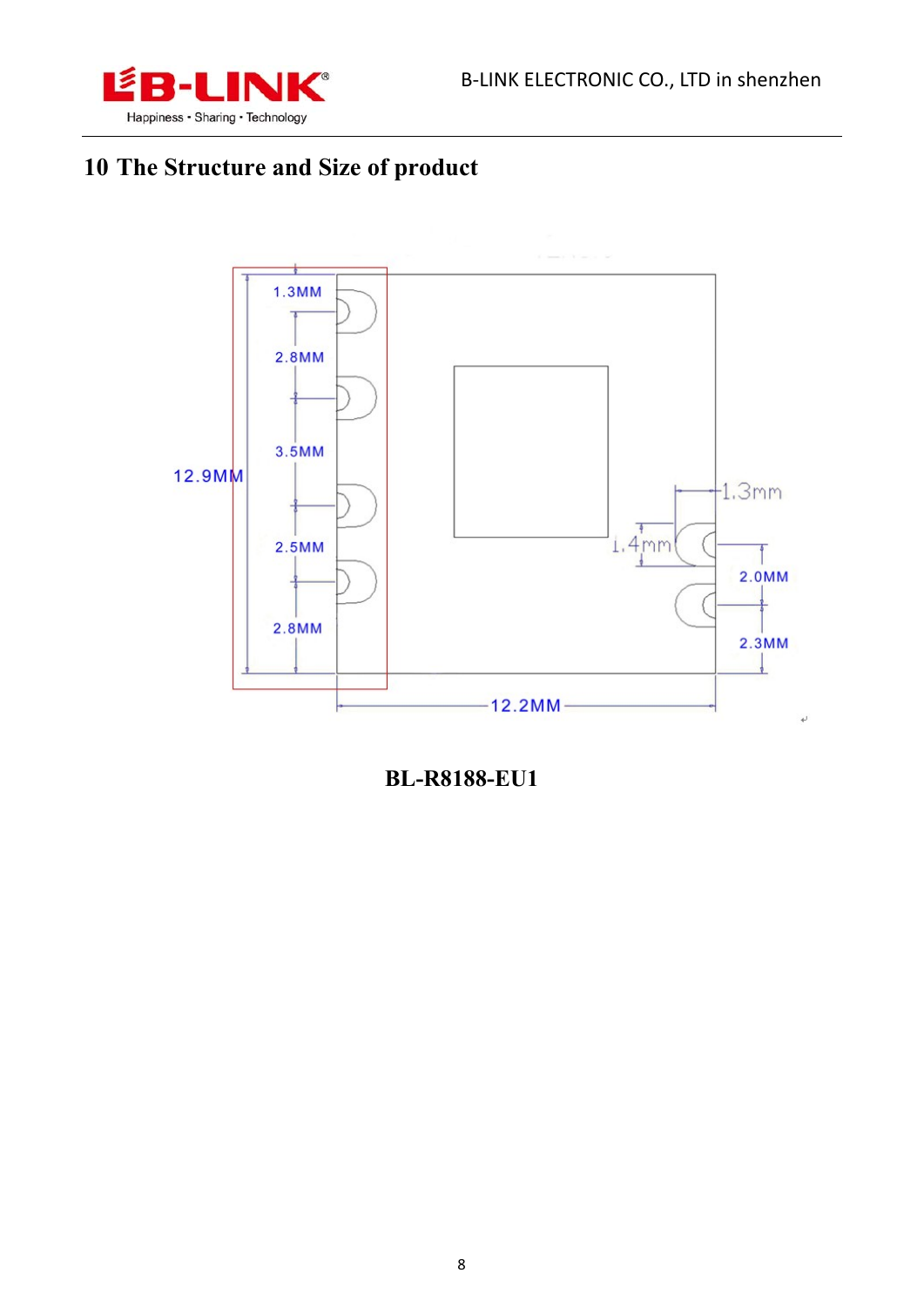

#### **11:Packing**



#### **12:The 6th Pin connect to antenna, please refer to design demand**



- 
- a) The current of 3.3V power supply must be >300mA, its ripple wave must be <30mV. The GND pins of module and external antenna need to be an incorporated part. The ground plane should be larger, module and antenna should keep far away from interference source.
- b) The sixth pin is 2.4G high frequency output, coplanar impedance of layout line between this pin to antenna interface should be  $50\Omega$ , we suggest use arc line or straight line, and beside the line there will be ground plane that its length as shout as possible, the longest length is no more than 50mm.
- c) L1, C1, C2 constitute a  $\pi$ -type network that we preset, please make it close to antenna interface, this  $\pi$ -type network is used to match the antenna parameters and control the radiation. It should be adjusted according to the real condition when being used. Normally you can only mount L1 that its parameters are: 10pF, NP0 material. No need  $\check{C}1$  and  $C2$